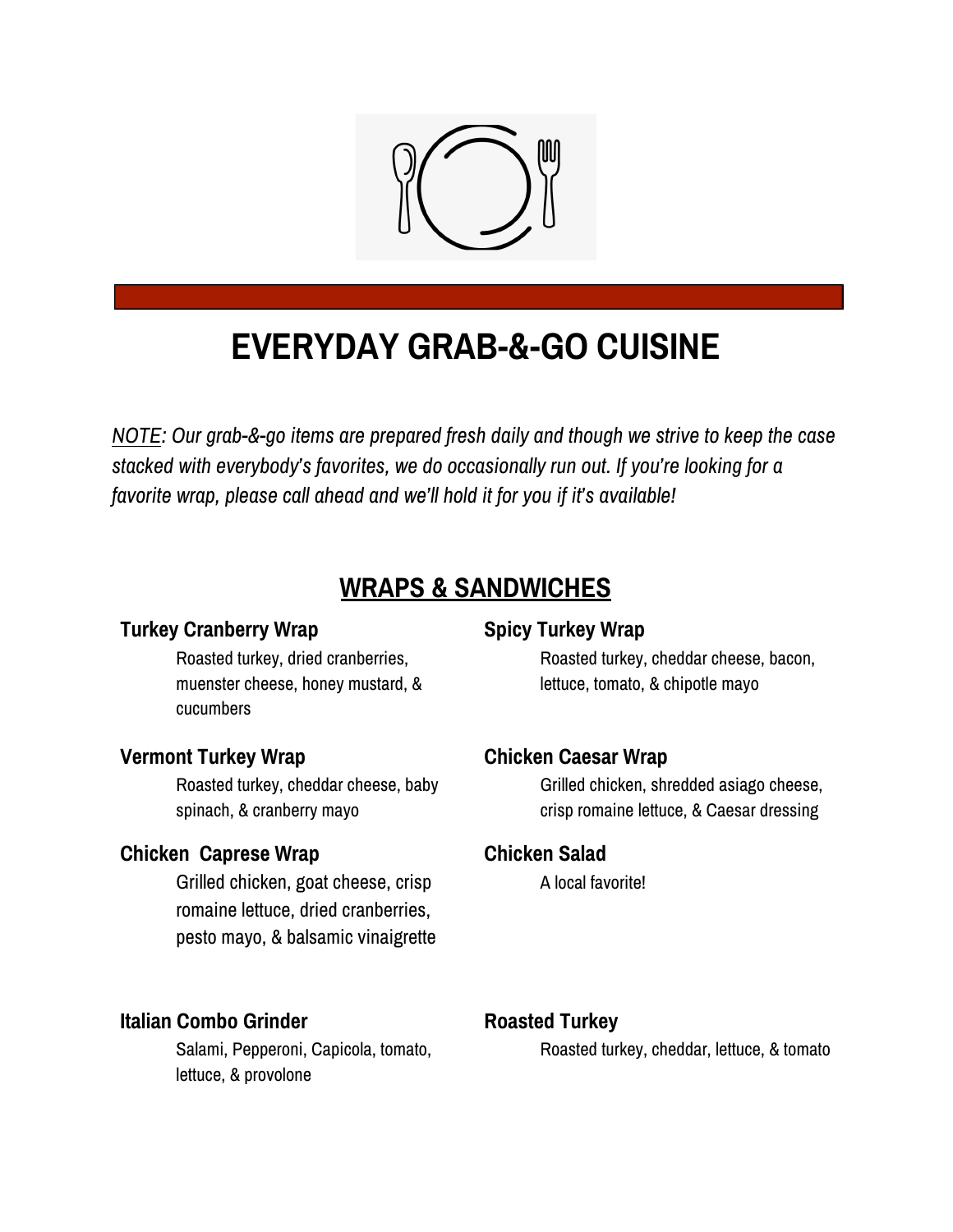#### **Spicy Turkey**

Turkey, cheddar, chipotle mayo, bacon, lettuce, & tomato

**Ham & Swiss on Rye** Ham, Swiss cheese, lettuce, & tomato

#### **Tuna Salad**

House made tuna salad topped with crisp lettuce

#### **Chicken Salad on Croissant**

**Cranberry Walnut Chicken Salad on Croissant**

#### **Turkey & Cheddar on Croissant**

Roasted turkey, cheddar, lettuce, & tomato

# **SALADS**

(Dressings on the side: Caesar, Light Italian, Honey Mustard, Fat Free Raspberry Vinaigrette, Ranch, Balsamic Vinaigrette, & Blue Cheese)

#### **Fresh Tomato & Mozzarella Salad**

Served with baby field greens & balsamic vinaigrette

#### **Garden Salad**

Chopped romaine topped with bite-size garden veggies

#### **Hall's Classic Salad**

Baby field greens, goat cheese, dried cranberries, & walnuts

#### **Cobb Salad**

Chopped romaine, grilled chicken, hard boiled egg, diced tomato, crumbled bacon, & gorgonzola cheese

#### **Fall Cobb Salad**

Chopped romaine, turkey breast, pecans, crumbled blue cheese, apples, dried cranberries, hard boiled egg, & bacon

#### **Sonoma Chicken Salad**

Field Greens, grilled chicken, almonds, feta cheese, grapes, & dates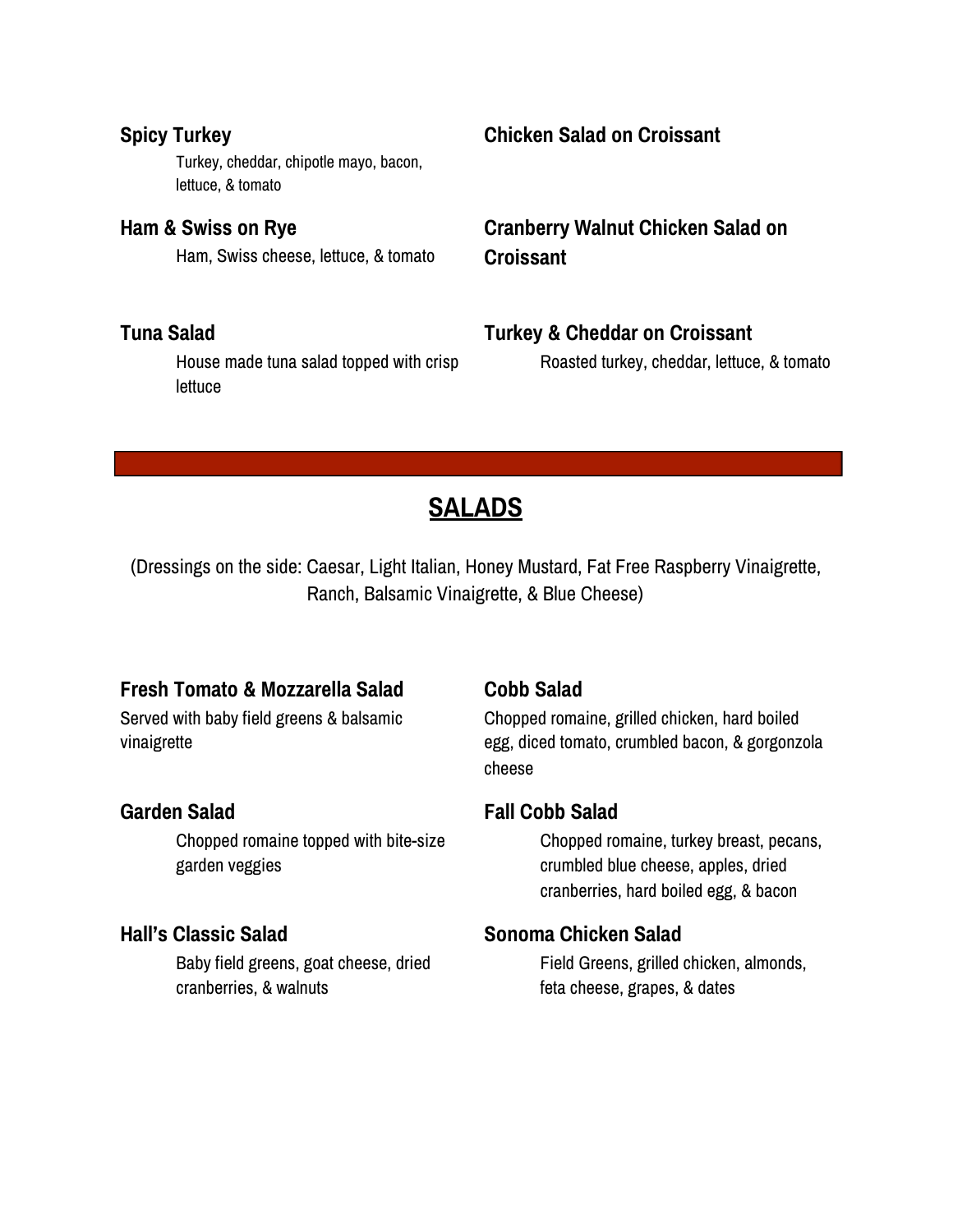#### **Chicken Caesar Salad**

Chopped romaine, grilled chicken, shredded parmesan cheese, & tomatoes

#### **Harvest Chicken Salad**

Chopped romaine, honey BBQ chicken tenders, gorgonzola cheese, dried cranberries, fresh pears, & toasted pecans

### **Southwest Chopped Salad**

Chopped romaine, grilled chicken, black beans, peppers, cheddar jack cheese, hard boiled egg, & tomatoes

#### **BBQ Chicken Salad**

Romaine, hard boiled egg, bacon, tomato, BBQ chicken, corn, & black beans

# **Prepared Meals**

*NOTE: Our grab-&-go items are prepared fresh daily and though we strive to keep the case stacked with everybody's favorites, we do occasionally run out. If you're looking for a favorite meal, please call ahead and we'll hold it for you if it's available!*

## **Beef & Pork Entrees**

- Classic Italian Meatballs
- Classic Stuffed Cabbage
- Meatloaf with Mashed Potatoes, Green Beans and Gravy
- Swedish Meatballs over Egg Noodles
- Maple Dijon Pork Tenderloin with Veggies & Sweet Potatoes
- Beef Stroganoff
- Our Famous Shepherd's Pie
- Glazed Ham with Apple & Raisin Sauce, Scalloped Potatoes & Green Beans
- Balsamic Pork Tenderloin with Brown Rice & Broccoli

# **Pasta & Italian Entrees**

- Traditional Meat Lasagna
- Italian Sausage & Spinach Lasagna
- Italian Sausage & Peppers over Penne with Marinara
- Classic Spaghetti & Meatballs
- Eggplant Rollatini
- Cheese manicotti
- Rigatoni Alfredo with Chicken & Broccoli
- Creamy Spinach & Tomato Tortellini
- Homestyle Macaroni & Cheese